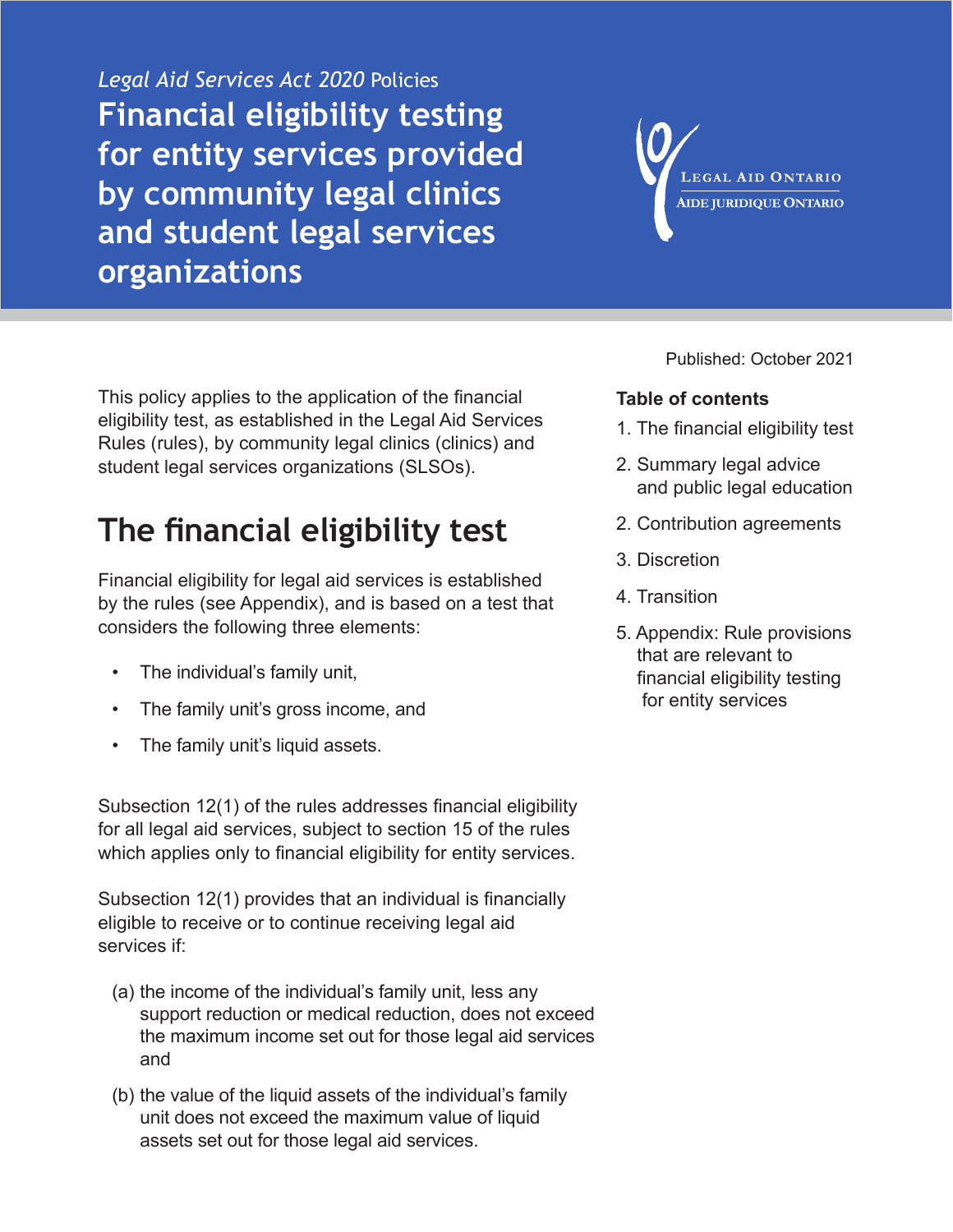<span id="page-1-0"></span>The Financial Eligibility Table in section 12 establishes the gross annual income limits and the liquid asset value limits for entity services.

Section 15 of the rules applies to financial eligibility for entity services. Section 15:

- Addresses the financial eligibility of groups of individuals to receive entity services,
- Provides that any individual is financially eligible to receive summary legal advice and public legal education from an entity service provider, and
- Modifies the application of subsection 12(1) by providing that an individual is financially eligible to receive entity services if the primary source of income of the individual's family unit is one of the income sources named in subsection 15(2), as follows:
	- a. Ontario Works;
	- b. Ontario Disability Support Program;
	- c. Old Age Security Pension and Guaranteed Income Supplement;
	- d. Canada Pension Plan;
	- e. War Veterans Allowance;
	- f. Workplace Safety and Insurance Board benefits.

When an individual's primary source of income is one of the income sources named in subsection 15(2) of the rules, the individual is determined to be financially eligible without applying the income or asset thresholds.

# **Summary legal advice and public legal education**

As set out in subsection 15(4) of the rules, financial eligibility testing does not apply to the provision of summary legal advice and public legal education by an entity service provider.

### **Contribution agreements**

Contribution agreements are not required for clients of clinics or SLSOs.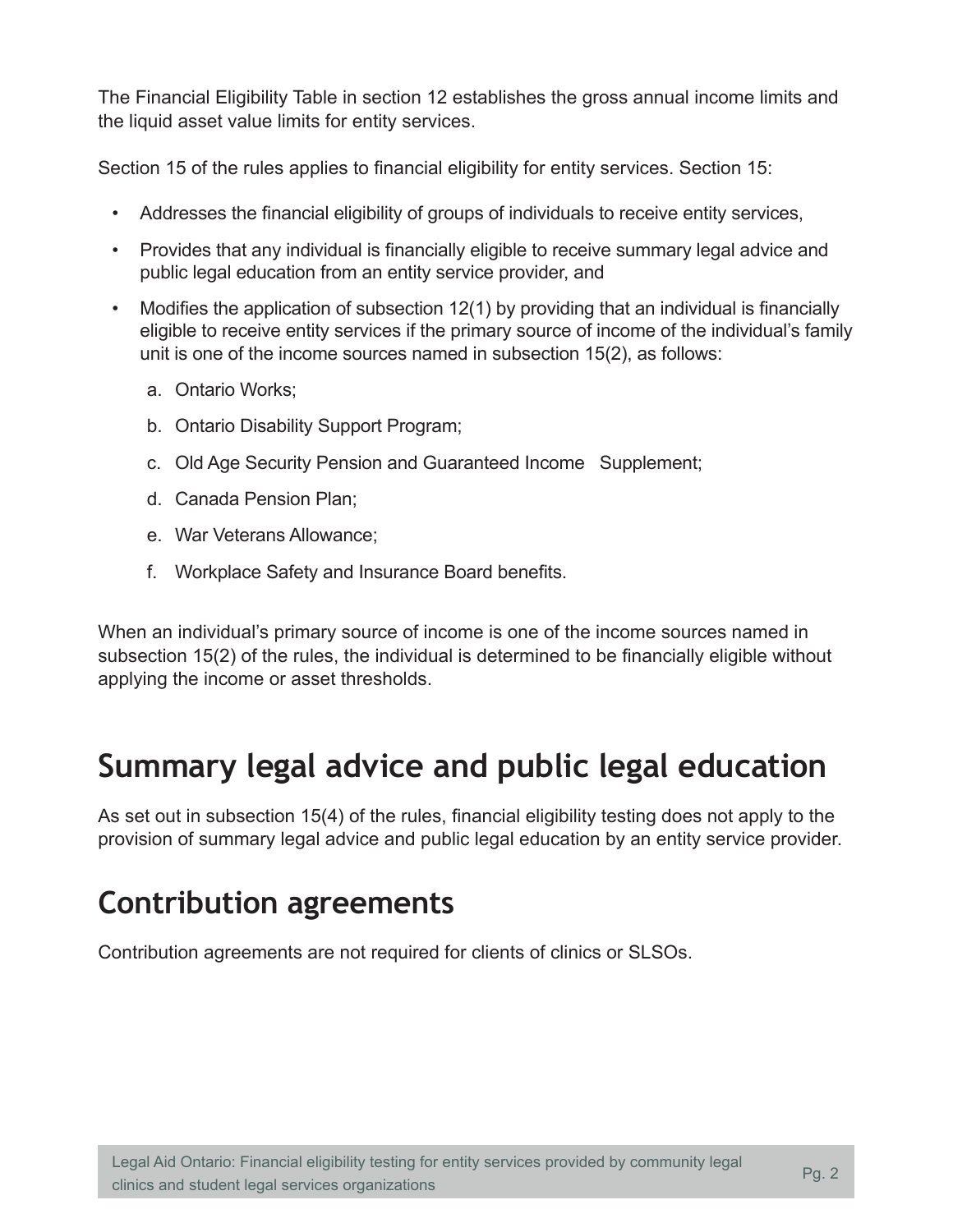# <span id="page-2-0"></span>**Discretion**

A clinic or SLSO may exercise discretion to provide legal aid services that are subject to financial eligibility testing to an individual who does not meet the eligibility requirements set out in section 15 and whose income and liquid assets exceed the maximum amounts established in section 12 of the rules.

The exercise of discretion by a clinic or SLSO to provide legal aid services to a financially ineligible individual should occur in rare circumstances, and only with the approval of a clinic's board, in the case of services provided by a clinic, and only on the basis of one or more of the following grounds:

- debt load;
- importance of legal issues to low-income interests;
- high non-discretionary transportation expenses (relative to income);
- costs associated with a disability;
- excessive rental costs (relative to income);
- when the area of law is income-related, based on the merits of the case and the nature of the services requested;
- lack of alternative services;
- excessive child care expenses (relative to income)

A clinic's board may authorize the executive director to approve the exercise of discretion in individual cases on its behalf, in accordance with the requirements of this policy.

For clarity, the income and asset inclusions and exclusions that apply in financial eligibility determinations are as stated in the rules. Where no exemption or exclusion exists in the rules, discretion under this policy may be considered, as appropriate. Individuals must be considered on a case by case basis to determine whether discretion is appropriate.

The exercise of discretion to provide entity services to a financially ineligible individual shall be reported to LAO, in a form and manner approved by LAO.

Such reporting shall include the following information about the financially ineligible individual and the services provided by the clinic or SLSO to the individual:

- Income
- Liquid assets
- Ownership of real property, if any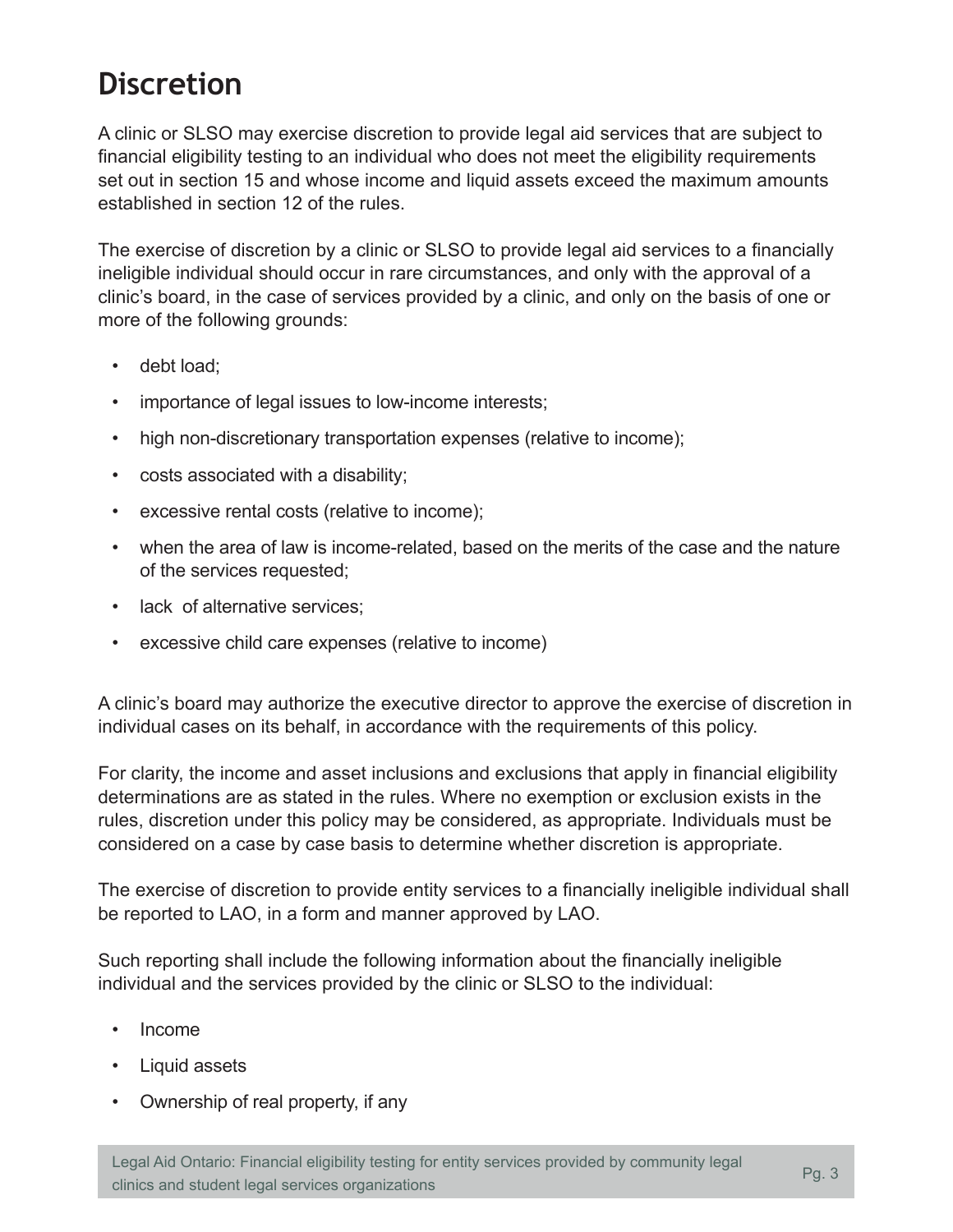- <span id="page-3-0"></span>• Legal issue
- Services provided
- Basis for exercise of discretion

## **Transition**

Recipients of legal aid services from a clinic or SLSO who were determined to be eligible prior to the effective date, including on the basis of a financial eligibility exemption approved by a clinic's board, will continue to be eligible until their existing retainer concludes.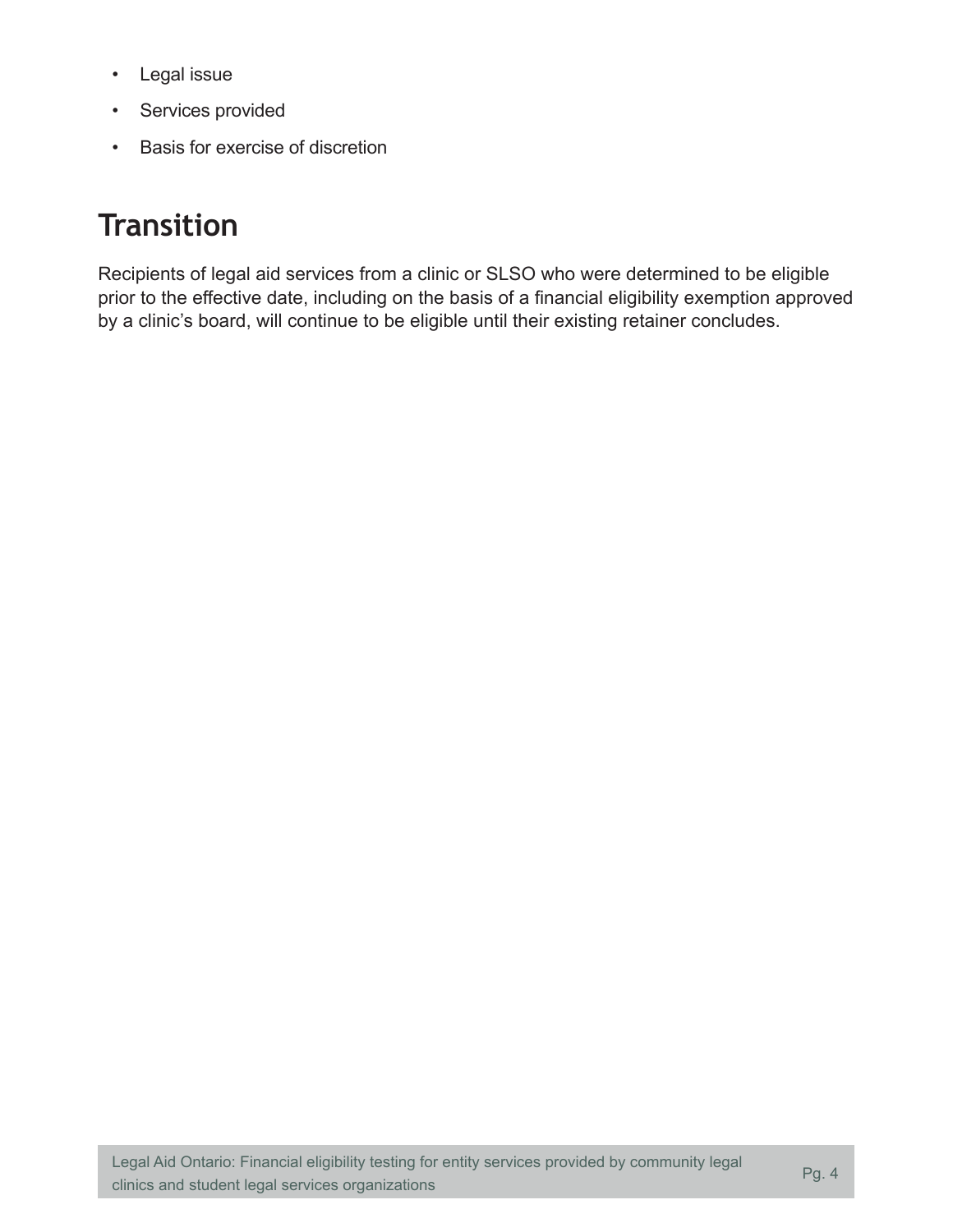# <span id="page-4-0"></span>**APPENDIX: Rule provisions that are relevant to financial eligibility testing for entity services**

### **FAMILY UNIT**

As established by s. 4 of the rules ("Definitions"), the family unit consists of the individual who is seeking or receiving legal aid services and the individual's family members.

Section 4 states that "family member", in relation to an individual, means

- a. if the individual resides with a spouse, the spouse,
- b. a dependent child of the individual or of the individual's spouse,
- c. if the individual resides with the individual's parent and relies on the parent for support, the parent and any other dependent child of the parent,
- d. if the individual or the individual's spouse has a dependent child who resides outside the home in accordance with a temporary order or agreement under the *Child, Youth and Family Services Act, 2017*, that child, and
- e. if the individual or the individual's spouse shares parenting time of a dependent child and the child resides with the individual at least 50% of the time, that child; ("membre de la famille")

Section 4 of the rules defines "dependent child" and "spouse" as follows:

- "dependent child", in relation to an individual, means an individual
	- a. who has not reached 18 years of age, or who has not reached 26 years of age and is in full-time attendance at a school, college, university or other educational institution, and
	- b. who resides with the individual or is financially supported by the individual to reside outside the home; ("enfant à charge").
- "spouse" means
	- a. a spouse as defined in section 29 of the *Family Law Act,*
	- b. either of two individuals who live together in a conjugal relationship outside marriage, or
	- c. either of two individuals who have declared to an agency other than the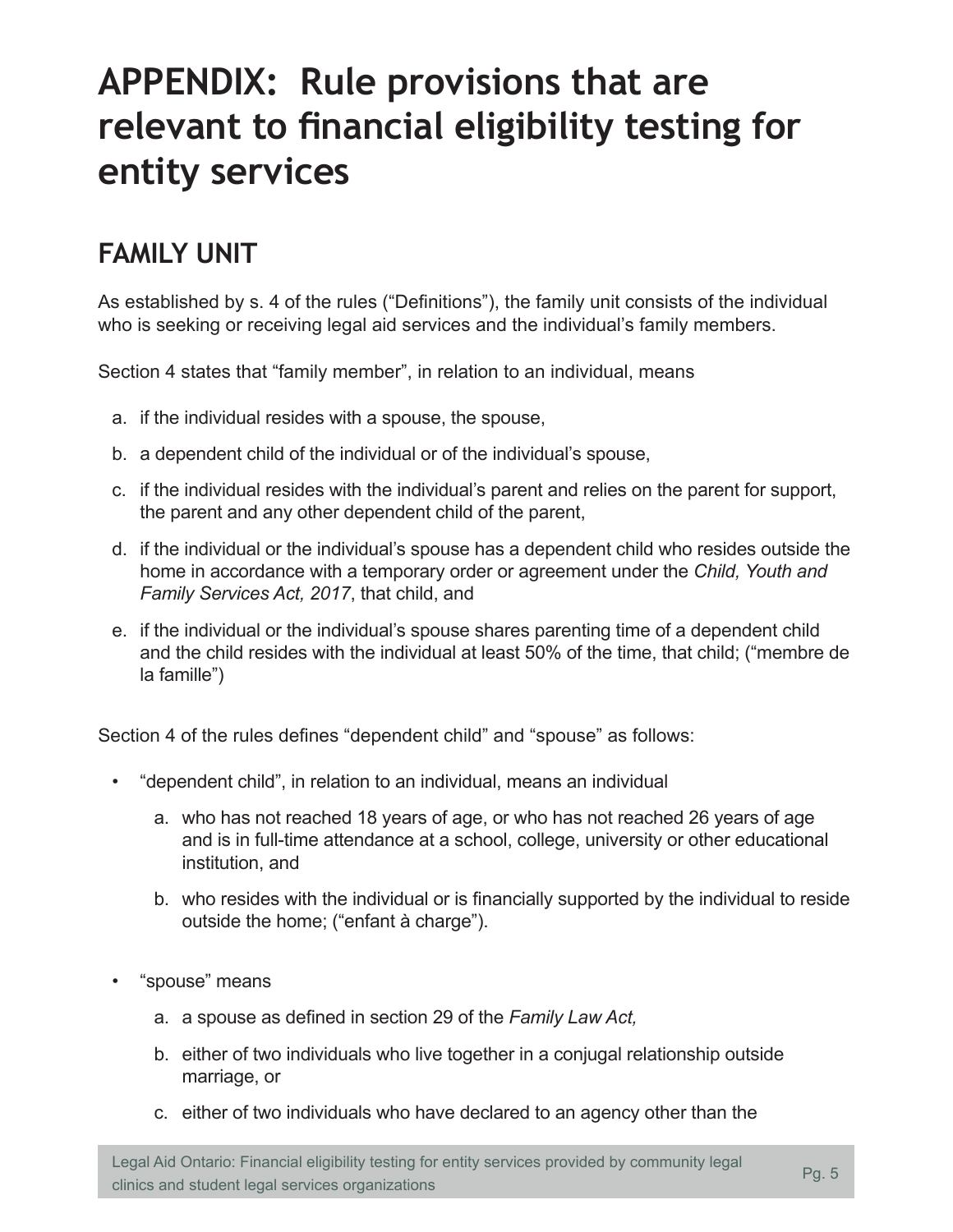### **INCOME**

The maximum gross annual income thresholds for entity services are set out at s. 12 of the rules as follows:

| Family unit size for entity<br>services | Gross annual income |
|-----------------------------------------|---------------------|
|                                         | \$22,720            |
| 2                                       | \$32,131            |
| 3                                       | \$39,352            |
| 4                                       | \$45,440            |
| 5 or more                               | \$50,803            |

As established by s. 4 of the rules, "income" includes the sum of the gross annual income received by all of an individual's family members during a given period from all sources. It includes, but is not limited to, every family member's total earnings from wages and from investment enterprises and any other ventures.

Section 4 provides that "income" does not include any of the following:

- a. harmonized sales tax credit,
- b. earnings of a dependent child,
- c. criminal injury compensation paid by the Criminal Injuries Compensation Board,
- d. student loans and grants from the Government of Canada or the government of a province or territory and other student grants, bursaries and scholarships,
- e. income from the Government of Ontario's Second Career Program,
- f. payments from a benefit plan for families with children from the Government of Canada or the Government of Ontario, including the universal child care benefit, the child tax benefit and the child disability benefit,
- g. compensation under the Canadian Thalidomide Survivors Support Program,
- h. payments made by a First Nation to its members of money received under an Aboriginal land claim settlement; ("revenu")

Subsection 15(2) of the rules states that:

(2) An individual is financially eligible to receive entity services if the primary source of income of the individual's family unit is one of the following: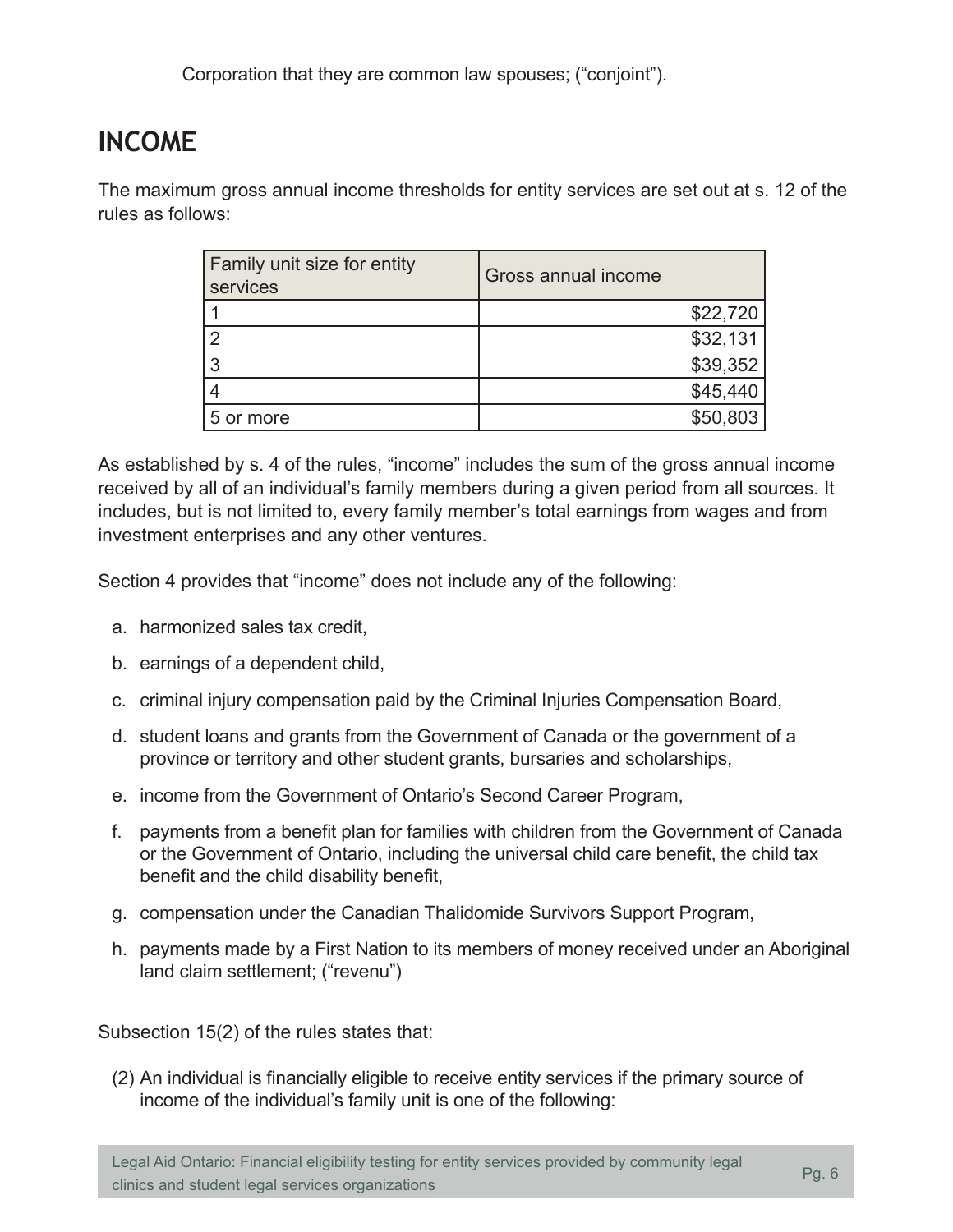- a. Ontario Works;
- b. Ontario Disability Support Program;
- c. Old Age Security Pension and Guaranteed Income Supplement;
- d. Canada Pension Plan;
- e. War Veterans Allowance;
- f. Workplace Safety and Insurance Board benefits.

### **ASSETS**

Section 12 of the rules sets out that the maximum liquid asset thresholds for entity services are:

| <b>Family unit size for entity</b> | Liquid asset value limit for entity |
|------------------------------------|-------------------------------------|
| services                           | services                            |
| Individual                         | \$8,933                             |
| <b>Family unit of 2 or more</b>    | \$11.910                            |

Section 4 of the rules defines "assets" as the sum of all the assets owned by the family members, including but not limited to liquid assets and real property but not including any of the following:

- a. pensions and annuities that are locked in until retirement under the *Pension Benefits Act*  or the *Pooled Registered Pension Plans Act, 2015*,
- b. Registered Disability Savings Plans,
- c. lump sum or periodic payments made under any of the following:
	- i. the Indian Residential Schools Settlement Agreement,
	- ii. the Federal Indian Day School Settlement,
	- iii. a "60s Scoop" settlement,
	- iv. an Aboriginal land claim settlement,
	- v. any other payment received from the Government of Canada or the government of a province or territory under a settlement specified by the Corporation,
- d. compensation received under the Canadian Thalidomide Survivors Support Program,
- e. assets of a dependent child, including Registered Education Savings Plans,
- f. an absolute discretionary trust (otherwise known as a "Henson trust") of which a